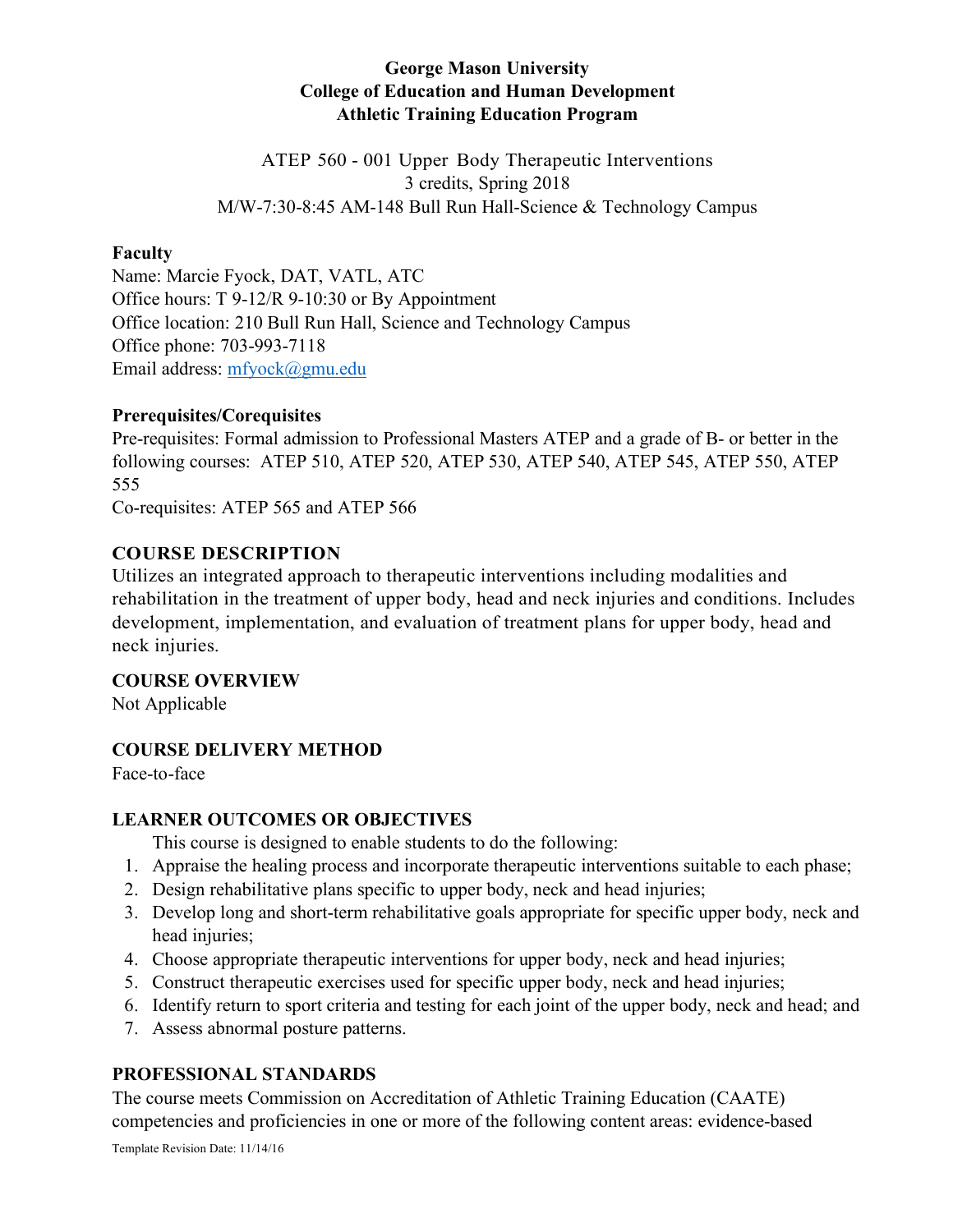practice, clinical examination and diagnosis, therapeutic interventions, psychosocial strategies and referral.

#### **REQUIRED TEXTS**

- 1. Prentice, W. (2015). *Rehabilitation Techniques for Sports Medicine and Athletic Training.*   $(6<sup>th</sup>$  ed.). Slack Incorporated.
- 2. Knight K., Draper D. (2012). *Therapeutic Modalities: The Art and Science.* Lippincott, Williams & Wilkins.
- 3. Additional readings as assigned via Blackboard.

#### **COURSE PERFORMANCE EVALUATION**

Students are expected to submit all assignments on time in the manner outlined by the instructor (e.g., Blackboard, Tk20, hard copy). Students will be evaluated on content standards (knowledge gained). Content standards will be assessed via projects, written quizzes and exams. Performance will be assessed through completion of class activities.

## • **Assignments and/or Examinations**

#### **Current Rehabilitation Philosophy**

Students will articulate their current rehabilitation philosophies. This will include current theories that guide practice, philosophies of patient care, and explanation of your decision-making process.

#### **Examinations**

Five examinations, including a comprehensive final exam, will be administered in class. The format of these examinations may be multiple choice, true/false, short answer, matching, essay and fill- in the blank type questions. Each of the examinations will test the material covered in the assigned readings, discussions and during the prior class meetings.

#### **Evidence-Based Medicine (EBM) Assignment**

This assignment will require you to collect patient outcomes, reflect upon your clinical decisions and develop a plan of improvement for the next clinical experience. You will disseminate in appropriate presentation format to your peers at the conclusion of the semester. Further details will be provided on BB.

#### • **Other Requirements**

#### **Class Participation & Professionalism**

Attending, being prompt, active participation and respect for peers and instructor are important components of this course. Therefore, students will lose credit for not attending and contributing to the class. *An unexcused absence will result in a point reduction of the student's final grade. Each late arrival will result in 1point reduction of the student's final grade.* If a student arrives more than 20 minutes after the beginning of class, it will be recorded as an unexcused absent even if the student attends the class. Excused absences include the following: illness (must bring a receipt or note from a doctor), family death, athletic/academic event(contact instructor in advance), and others at the discretion of the instructor. For known upcoming absences, students must contact the instructor at least one week in advance to the missed class to make up work. In the case of illness or some other unforeseen absence, the student must contact the instructor before the course meeting via e-mail. At the next attended class meeting the student will discuss material that is to be completed. *Students will have one week from the excused absence to complete any missed assignments.* It is the student's obligation to pursue any make-up work. Attendance will be recorded at the beginning of class.

#### • **Grading**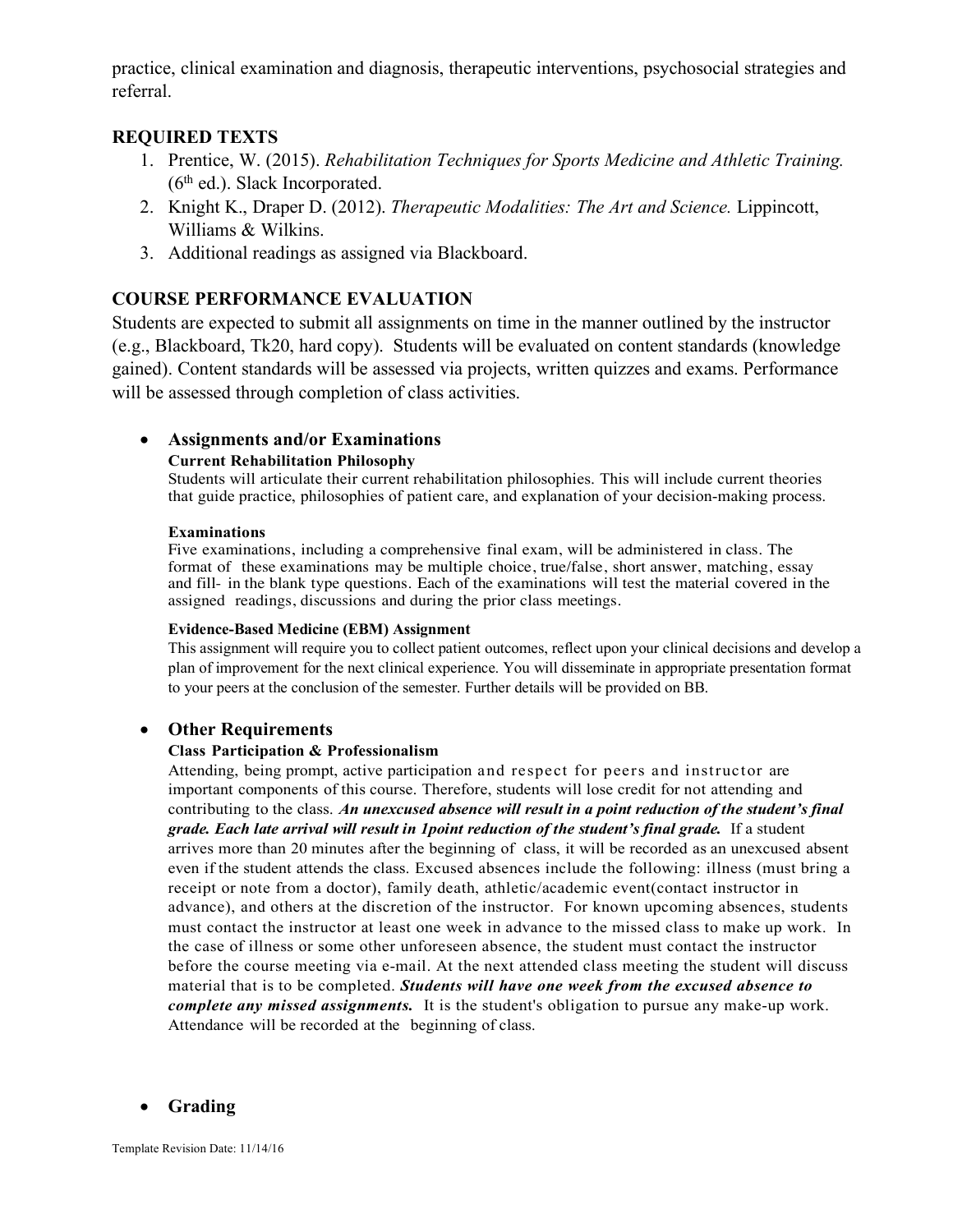| <b>ASSESSMENT</b>                           | <b>NUMBER</b> | <b>POINTS EACH</b> | POINTS TOTAL |
|---------------------------------------------|---------------|--------------------|--------------|
| Class Participation &<br>Professionalism    |               |                    | 25           |
| <b>Current Clinical Philosophy</b>          |               | 25                 | 25           |
| Exams                                       |               | 50                 | 200          |
| Evidence-Based Medicine<br>(EBM) Assignment |               | 50                 | 50           |
| Comprehensive Final Exam                    |               | 100                | 100          |
| <b>TOTAL</b>                                |               |                    | 400          |

## **Grading Scale**

The student's final letter grade will be earned based on the following scale:

A: (93%)

A-:  $(90\%)$ 

 $B^{+}$ : (87%)

B: (83%)

 $B-*$ : (80%)

 $C: (73%)$ 

F:  $(<73\%)$ 

**\* Although a B- is a satisfactory grade for a course, students must maintain a 3.00 average in their degree program and present a 3.00 GPA on the courses listed on the graduation application.**

## **GRADING**

Every attempt will be made to grade and return assignments in a timely manner to provide students with constructive feedback. To provide students the opportunity to fully assess the feedback provided on graded assignments, the professor will be happy to answer any questions at the next class period following the return of the assignments or during the professor's office hours. The professor acknowledges the passion with regards to grades, but unprofessional and uncivil behavior either in person or through other modes of communication will not be tolerated.

## **NAME**

Your name MUST be on your papers/assignments when you turn them in. Failure to put your name will result in a 0 for the assignment.

## **MAKE UP WORK**

Students who are absent or who arrive late without an official university or a medical doctor's excuse will not be permitted to participate in the class activities for credit the day of the absence or tardy event. There will be no make-up quizzes or exams unless an excused absence has been warranted. Students who miss an examination, quiz or other class activity because of an excused absence must complete the assignment *within a week of the excused absence*. It is the student's obligation to pursue any make-up work.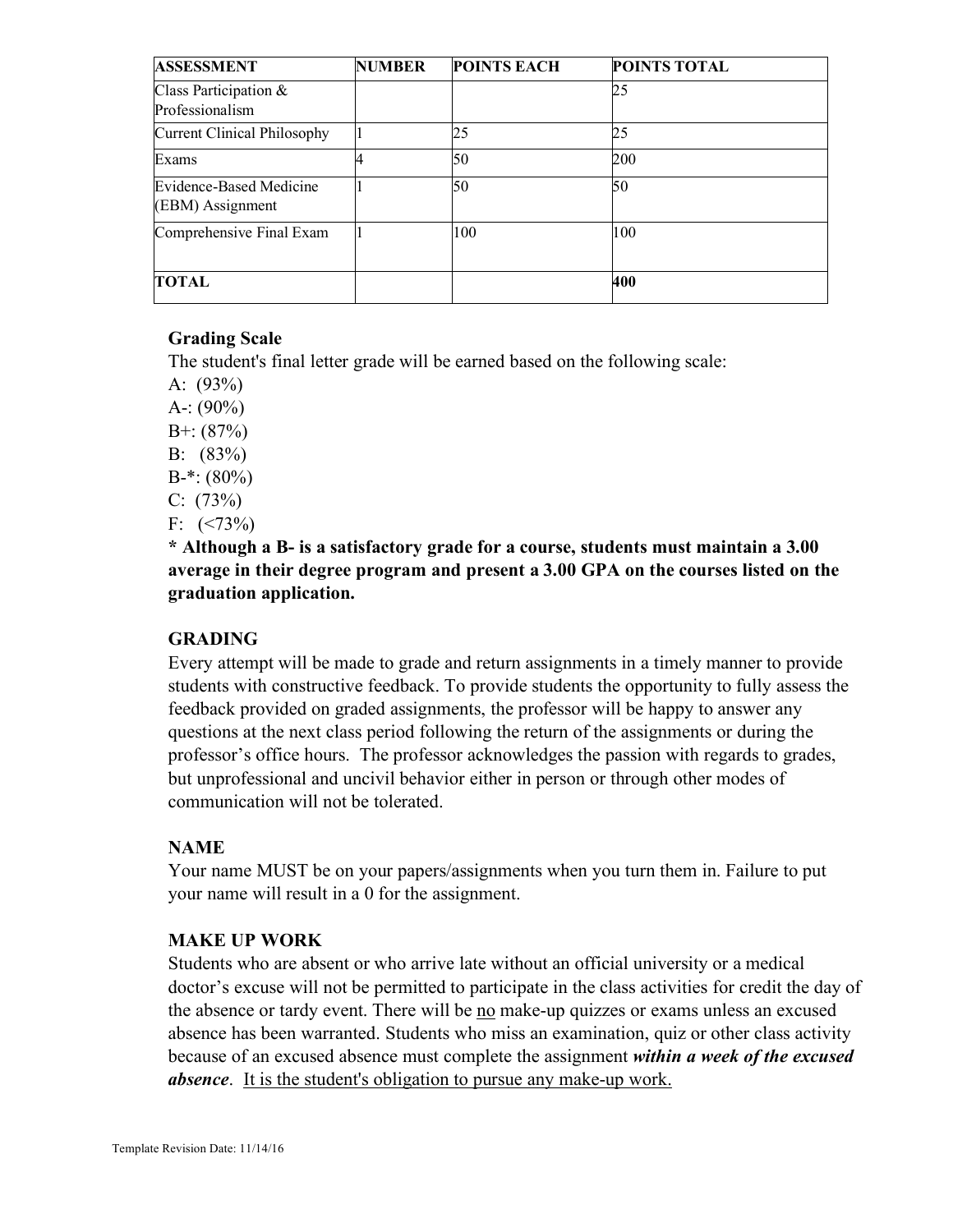# **LATE ASSIGNMENTS**

# All work is due at the beginning of class time on the indicated day. **NO LATE WORK**  WILL BE ACCEPTED AND WILL RESULT IN A 0 GRADE!!!

#### **PROFESSIONAL DISPOSITIONS**

Students are expected to exhibit professional behaviors and dispositions at all times. https://cehd.gmu.edu/students/polices-procedures/

# **CLASS SCHEDULE**

| Day          | <b>Date</b>   | <b>Topic</b>                          | Reading           | <b>Assignments</b>         |
|--------------|---------------|---------------------------------------|-------------------|----------------------------|
|              |               |                                       |                   | <b>Due</b>                 |
| M            | Jan 22        | <b>Patient Outcomes PPT</b>           | Handouts          |                            |
| W            | Jan 24        | <b>Traction Techniques Lab</b>        |                   |                            |
| M            | <b>Jan 29</b> | Lumbar Spine PPT                      |                   |                            |
| W            | Jan $31$      | Lumbar Spine Clinical<br>Techniques   |                   |                            |
| M            | Feb 5         | Thoracic Spine Clinical<br>Techniques |                   |                            |
| W            | Feb 7         | Cervical Spine Clinical<br>techniques |                   |                            |
| M            | Feb 12        | <b>Written Exam #1</b>                |                   |                            |
| W            | Feb 14        | <b>Competency Evaluation #1</b>       |                   |                            |
| $\mathbf{M}$ | Feb 19        | Shoulder and Upper Arm PPT            | Ch                |                            |
| W            | Feb 21        | Shoulder and Upper Arm                |                   |                            |
| M            | Feb 26        | Shoulder and Upper Arm                | Ch 18             |                            |
| W            | Feb 28        | <b>Competency Evaluation #2</b>       |                   |                            |
| $\mathbf{M}$ | Mar 5         | $Exam$ #2                             |                   |                            |
| W            | Mar 7         | Elbow and Upper Arm                   | $\overline{Ch19}$ |                            |
| $\mathbf{M}$ | Mar 19        | Elbow and Upper Arm                   | Ch 19             | Clinical<br>Philosophy due |
| W            | Mar 21        | <b>Clinical Philosophy</b>            |                   |                            |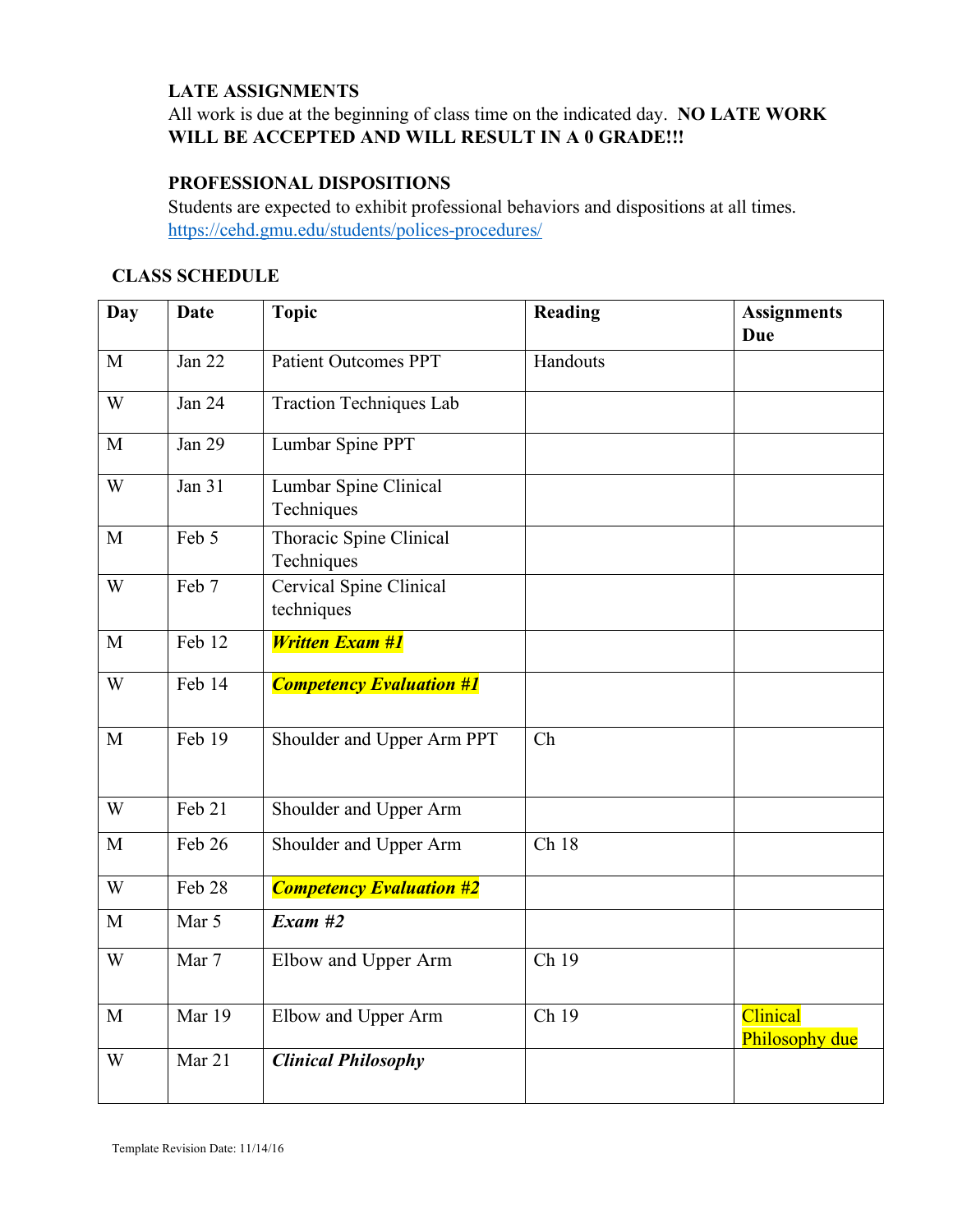| M | Mar 26   | <b>Competency Evaluation #3</b>                  |                                              |                                     |
|---|----------|--------------------------------------------------|----------------------------------------------|-------------------------------------|
| W | Mar 28   | Wrist and Hand PPT                               |                                              |                                     |
| M | Apr 2    | <b>Competency Evaluation #4</b>                  |                                              | Case study<br><b>Proposal topic</b> |
| W | Apr 4    | Whole Body Rehabilitation<br>Programming         |                                              |                                     |
| M | Apr 9    | Case Study In-Class Work day                     |                                              |                                     |
| W | Apr 11   | No Class-Motor Control and<br>Dance presentation | April $12th$ 7:00 PM<br><b>Hylton Center</b> |                                     |
| M | Apr $16$ | <b>Competency Evaluation #5</b>                  |                                              |                                     |
| W | Apr 18   | Concussion                                       |                                              |                                     |
| M | Apr 23   | <b>Final Written Examination</b><br>(Cumulative) |                                              |                                     |
| W | Apr 25   | <b>EBM Project Presentations</b>                 |                                              | <b>EBM Written</b><br>Component due |
| M | Apr 30   | <b>EBM Project Presentations</b>                 |                                              |                                     |
| W | May 2    | <b>EBM Project Presentations</b>                 |                                              |                                     |
|   | May 9    | <b>Final 7:30am-10:15am</b>                      |                                              |                                     |

Note: Faculty reserves the right to alter the schedule as necessary, with notification to students.

# **CORE VALUES COMMITMENT**

The College of Education and Human Development is committed to collaboration, ethical leadership, innovation, research-based practice, and social justice. Students are expected to adhere to these principles: http://cehd.gmu.edu/values/.

# **GMU POLICICES AND RESOURCES FOR STUDENTS**

#### *Policies*

- Students must adhere to the guidelines of the Mason Honor Code (see https://catalog.gmu.edu/policies/honor-code-system/).
- Students must follow the university policy for Responsible Use of Computing (see http://universitypolicy.gmu.edu/policies/responsible-use-of-computing/).
- Students are responsible for the content of university communications sent to their Mason email account and are required to activate their account and check it regularly. All communication from the university, college, school, and program will be sent to students **solely** through their Mason email account.
- Students with disabilities who seek accommodations in a course must be registered with George Mason University Disability Services. Approved accommodations will begin at the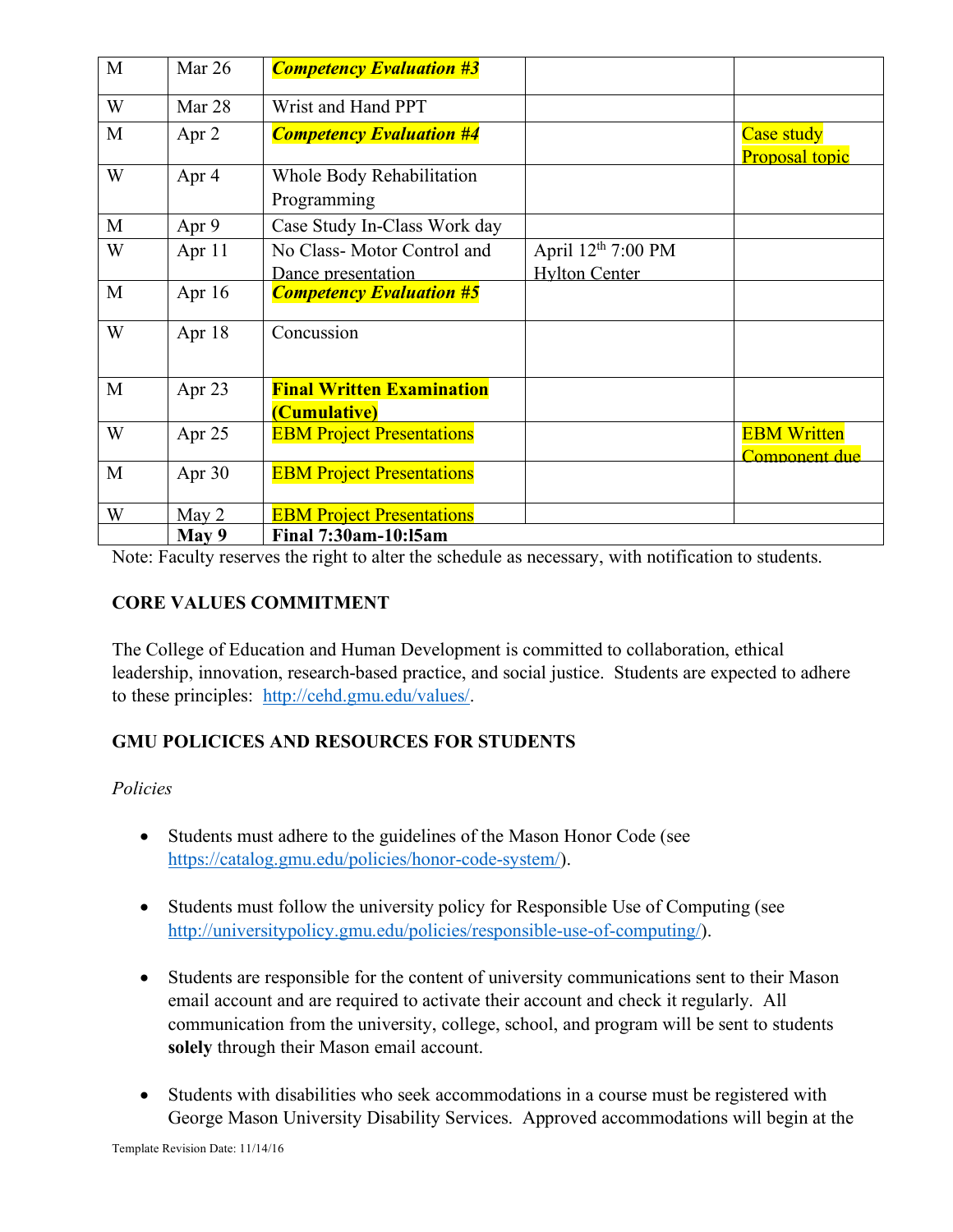time the written letter from Disability Services is received by the instructor (see http://ods.gmu.edu/).

• Students must follow the university policy stating that all sound emitting devices shall be silenced during class unless otherwise authorized by the instructor.

#### *Campus Resources*

• **Support for submission of assignments to Tk20 should be directed to tk20help@gmu.edu or https://cehd.gmu.edu/aero/tk20. Questions or concerns regarding use of Blackboard should be directed to http://coursessupport.gmu.edu/.** 

**For information on student support resources on campus, see https://ctfe.gmu.edu/teaching/student-support-resources-on-campus For additional information on the College of Education and Human Development, please visit our website https://cehd.gmu.edu/students/ .**

## **TECHNOLOGY USE DURING CLASS**

As per GMU policy, all sound emitting technology is required to be turned off during the class meeting time. Additionally, *no laptop computers, smart phones, Ipads* will be permitted for use during class time; the exceptions are for use during presentations/projects, and technology deemed as necessary by the Office of Disability Services. Students utilizing various technology devices during class will be asked to leave class and will not be permitted to complete course work or receive any points for assignments that day.

## **E-MAIL CORRESPONDENCE**

Only messages that originate from a George Mason University address will be accepted.

Please note that e-mail is a wonderful tool for brief communication of ancillary matters, but is a poor substitute for in-person discussion of detailed matters. Therefore, to make communication more effective, e-mail correspondence from students should be limited to brief clarification of matters related to the class schedule, to receive confirmation of receipt of an assignment, to schedule a meeting, to notify the instructor of problems accessing materials on the course website, or to notify the instructor of an anticipated or unanticipated absence (to be followed by in-person discussion prior to or following the class meeting time). All other communication including clarification of information presented in lecture, questions regarding assignments, questions regarding grades, and all other matters should be addressed with the instructor in-person during office hours or during a scheduled meeting.

As a future health care practitioner, the ability to present yourself and communicate in a professional manner is essential, including the use of e-mail. The following is an appropriate professional format that should be followed for this class, as well as any other instructors/ACIs:

*(Beginning salutation)* Dear Dr./Mr./Mrs. *Last Name*

*(Text body)* I have a question regarding…